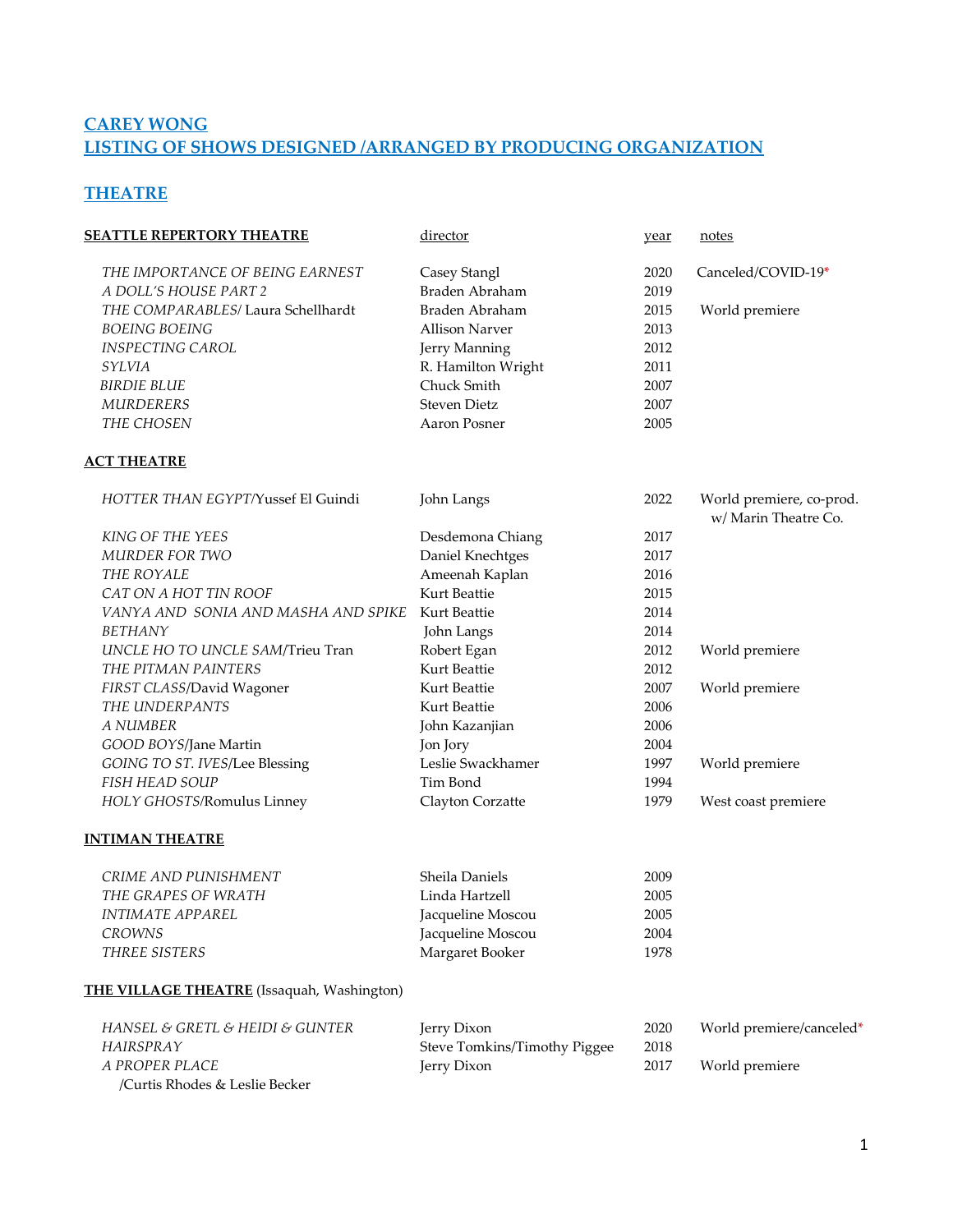| MY HEART IS THE DRUM                                                 | Schele Williams            | 2016       | World premiere            |
|----------------------------------------------------------------------|----------------------------|------------|---------------------------|
| /Jennie Redling, Phillip Palmer & Stacey Luftig                      |                            |            |                           |
| AROUND THE WORLD IN 80 DAYS                                          | David Ira Goldstein        | 2015       |                           |
| IT SHOULDA BEEN YOU                                                  | Jon Kretzu                 | 2012       | West coast premiere       |
| /Brian Hargrove and Barbara Anselmi                                  |                            |            |                           |
| AIDA/Elton John                                                      | Steve Tomkins/Brian Yorkey | 2008       |                           |
| <b>GIRL OF MY DREAMS</b>                                             | <b>Steve Tomkins</b>       | 2006       | World premiere            |
| /Peter Ekstrom, Steve Hayes & David DeBoys                           |                            |            |                           |
| THE SECRET GARDEN                                                    | Brian Yorkey               | 2004       |                           |
| HOW TO SUCCEED IN BUSINESS WITHOUT<br><b>REALLY TRYING</b>           | <b>Steve Tomkins</b>       | 2004       |                           |
| THE ARK/Michael McLean & Kevin Kelly                                 | <b>Steve Tomkins</b>       | 2003       |                           |
| LA CAGE AUX FOLLES                                                   | <b>Steve Tomkins</b>       | 2002       |                           |
| <u>SEATTLE CHILDREN'S THEATRE</u>                                    |                            |            |                           |
| <b>BLACK BEAUTY/James Still</b>                                      | Courtney Sale              | 2019       | World premiere            |
| THE MIRACULOUS JOURNEY OF EDWARD                                     |                            |            |                           |
| TULANE/Dwayne Hartford                                               | Courtney Sale              | 2019       |                           |
| THE JOURNAL OF BEN UCHIDA:                                           |                            |            |                           |
| CITIZEN 13577/Naomi Izuka                                            | Desdemona Chiang           | 2018       |                           |
| THE LITTLE PRINCE                                                    | Courtney Sale              | 2018       |                           |
| THE LION, THE WITCH AND THE WARDROBE                                 | Linda Hartzell             | 2016       |                           |
| /Adrian Mitchell                                                     |                            |            |                           |
| CHITTY CHITTY BANG BANG                                              | Linda Hartzell             | 2015       |                           |
| MWINDO/Cheryl West                                                   | Linda Hartzell             | 2015       | World premiere            |
| DICK WHITTINGTON AND HIS CAT                                         | <b>Allison Narver</b>      | 2014       |                           |
| /Jeff Church & Rich Gray                                             |                            |            |                           |
| THE BOY AT THE EDGE OF EVERYTHING                                    | Jonathan Schmidt Chapman   | 2014       | World premiere            |
| /Finnegan Kruckemeyer                                                |                            |            |                           |
| JAMES AND THE GIANT PEACH<br>/Tim McDonald, Benj Pasek & Justin Paul | Linda Hartzell             | 2013       | World premiere (rev. ed.) |
| CRASH/Y York                                                         | Rita Giomi                 | 2013       | World premiere            |
| A SINGLE SHARD/Robert Schenkkan                                      | Linda Hartzell             | 2012       | World premiere            |
| THE BORROWERS/Charles Way                                            | Rita Giomi                 | 2010       |                           |
| PETER PAN                                                            | Linda Hartzell             | 2009       |                           |
| A TALE OF TWO CITIES/Dwayne Hartford                                 | Rita Giomi                 | 2009       |                           |
| <b>BLUENOSE/Emil Sher</b>                                            | <b>Allison Narver</b>      | 2008       |                           |
| NIGHT OF THE LIVING DEAD/Lori Allen Ohm                              | Linda Hartzell             | 2008       |                           |
| THE 100 DRESSES/Mary Hall Surface                                    | <b>Allison Narver</b>      | 2008       |                           |
| THE NEVERENDING STORY/David Craig                                    | David Bennett              | 2007       | World premiere            |
| ADDY: AN AMERICAN GIRL STORY<br>/Cheryl West                         | Linda Hartzell             | 2007       | World premiere            |
| THE SORCERER'S APPRENTICE                                            | Linda Hartzell             | 2006       | World premiere            |
| /Oyamo & Carman Moore                                                |                            |            |                           |
| SLEEPING BEAUTY/Charles Way & Chad Henry                             | Rita Giomi                 | 2005       |                           |
| THE MAGIC CITY/Joe Sutton                                            | Linda Hartzell             | 2004       | World premiere            |
| TIBET THROUGH THE RED BOX                                            | Francesca Zambello         | 2004       | World premiere            |
| /David Henry Hwang                                                   |                            |            |                           |
| THE TRUE CONFESSIONS OF CHARLOTTE                                    | Rita Giomi                 | 2003       | World premiere            |
| DOYLE/John Olive                                                     |                            |            |                           |
| THE LION, THE WITCH AND THE WARDROBE                                 | Linda Hartzell             | 2002, 2003 |                           |
| /Adrian Mitchell                                                     |                            |            |                           |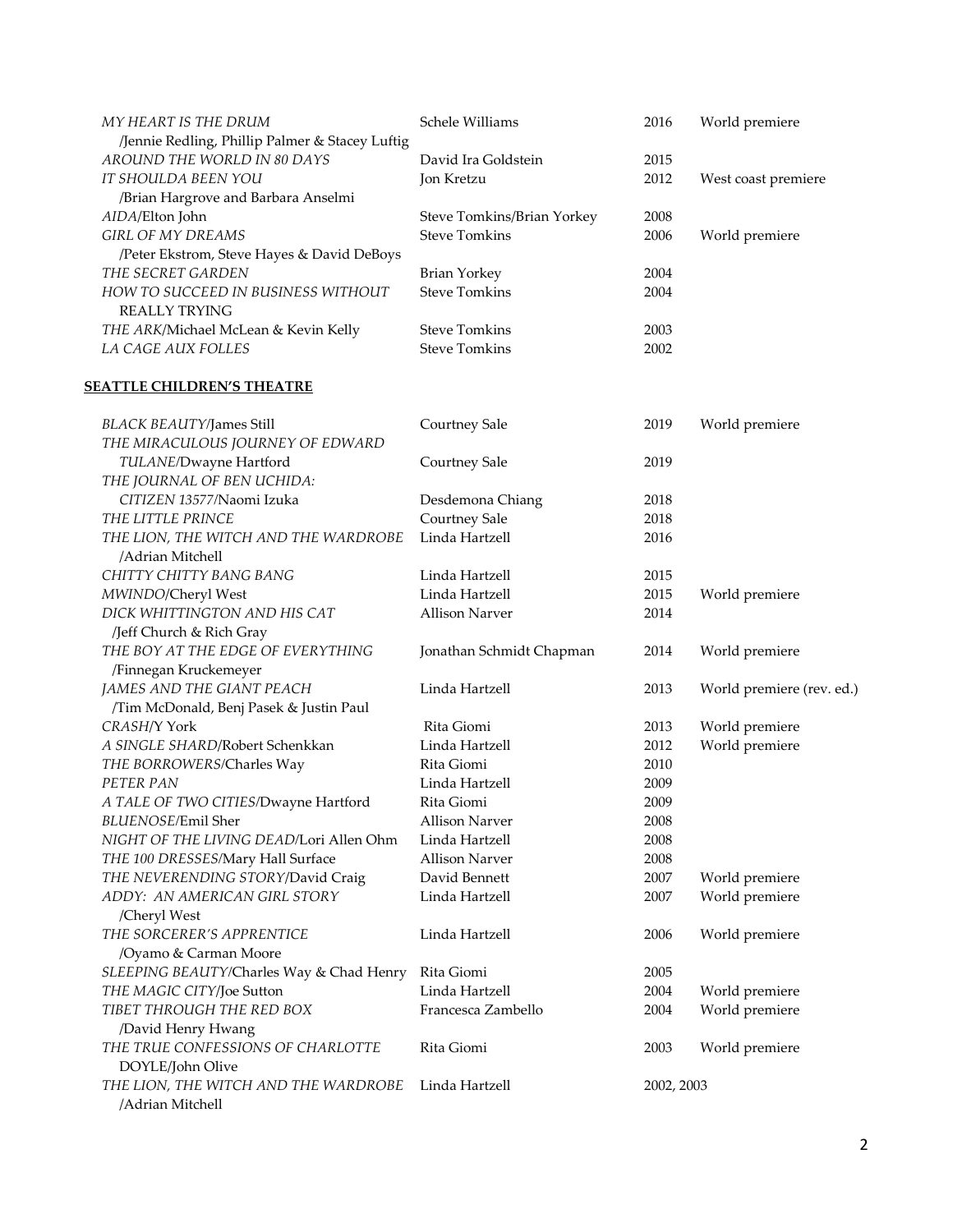| HOLES/Louis Sachar                       | Linda Hartzell         | 2002       | World premiere      |
|------------------------------------------|------------------------|------------|---------------------|
| <b>INTO THE WEST/Greg Banks</b>          | Greg Banks             | 2002       |                     |
| JOHNNY TREMAIN/John Olive                | Rita Giomi             | 2001       |                     |
| MASK OF THE UNICORN WARRIOR/Y York       | Linda Hartzell         | 2001       | World premiere      |
| PRINCE BRAT AND THE WHIPPING BOY         | Linda Hartzell         | 2000       | World premiere      |
| /Sid Fleischman                          |                        |            |                     |
| TIME AGAIN IN OZ/Susan Zeder & Rich Gray | Linda Hartzell         | 1999       | World premiere      |
| KENNY'S WINDOW/Todd Jefferson Moore      | Linda Hartzell         | 1998       | World premiere      |
| PINK AND SAY/Oyamo                       | Linda Hartzell         | 1998       | World premiere      |
| THE ODYSSEY/Greg Falls & Kurt Beattie    | Linda Hartzell         | 1997       |                     |
| NAOMI'S ROAD/Paula Wing                  | Linda Hartzell         | 1995       |                     |
| <b>5TH AVENUE THEATRE</b>                |                        |            |                     |
| AFTERWORDS/Emily Kaczmarek & Zoe Sarnak  | Adrienne Campbell-Holt | 2022       |                     |
| <b>SHREK</b>                             | Desdemona Chiang       | 2020       | Canceled/COVID-19   |
| <b>SEATTLE SHAKESPEARE COMPANY</b>       |                        |            |                     |
| THE IMPORTANCE OF BEING EARNEST          | Victor Pappas          | 2014       |                     |
| <b>BOOK-IT REPERTORY THEATRE</b>         |                        |            |                     |
| HOTEL ON THE CORNER OF BITTER AND        | Annie Lareau           | 2012       | World premiere      |
| SWEET/Annie Lareau                       |                        |            |                     |
| THE RIVER WHY/Myra Platt                 | Myra Platt             | 2010       | World premiere      |
| <b>THE EMPTY SPACE THEATRE</b>           |                        |            |                     |
| BARRYMORE'S GHOST/Jason Miller           | Rod Pilloud            | 1997       | World premiere      |
| DRACULA/Steven Dietz                     | Eddie Levi Lee         | 1997       |                     |
| <b>SEATTLE GROUP THEATRE</b>             |                        |            |                     |
| TO BE YOUNG, GIFTED AND BLACK            | Tim Bond               | 1994       |                     |
| TOD, THE BOY, TOD/Talvin Wilks           | Tim Bond               | 1993       | West coast premiere |
| <b>ARTS WEST</b>                         |                        |            |                     |
| <b>CHINGLISH</b>                         | Annie Lareau           | 2015       |                     |
| <b>TACOMA ACTORS GUILD</b>               |                        |            |                     |
| <b>PROOF</b>                             | Rita Giomi             | 2007       |                     |
| THE TWO GENTLEMEN OF VERONA              | Kent Phillips          | 2006       |                     |
| THE CURATE SHAKESPEARE AS YOU LIKE IT    | Pat Patton             | 2004       |                     |
| CRUMBS FROM THE TABLE OF JOY             | Valerie Curtis-Newton  | 2003       |                     |
| MACBETH                                  | Pat Patton             | 2003       |                     |
| FORBIDDEN CHRISTMAS/Richard Gray         | Richard Gray           | 2002, 2003 |                     |
| MUCH ADO ABOUT NOTHING                   | Pat Patton             | 2002       |                     |
| THE SUNSHINE BOYS                        | <b>Brian Humphrey</b>  | 2001       |                     |
| THE MERRY WIVES OF WINDSOR               | Pat Patton             | 2001       |                     |
| <b>DAS BARBECU</b>                       | Richard Gray           | 2000       |                     |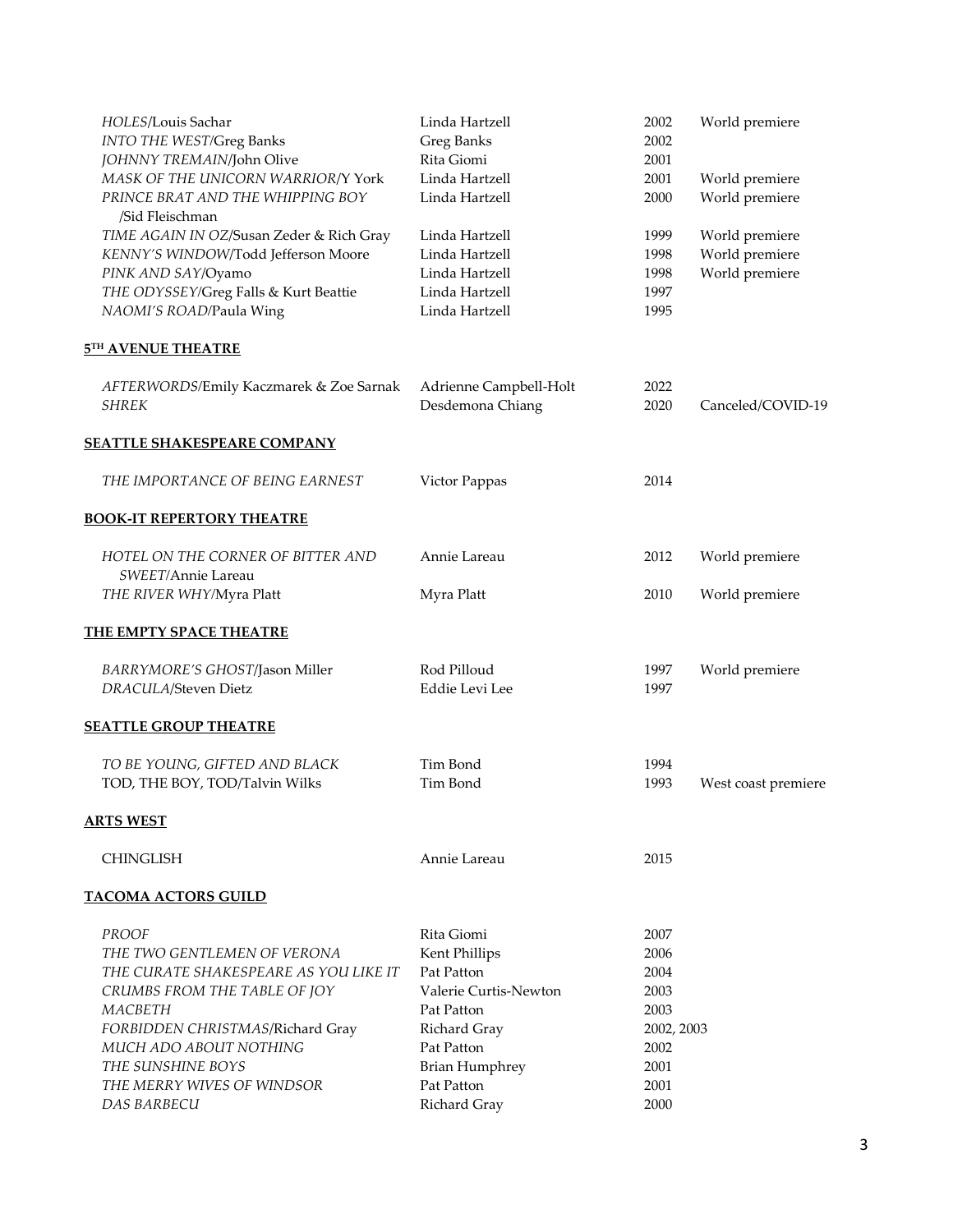| A MIDSUMMER NIGHT'S DREAM                                               | Pat Patton         | 1999       |                        |
|-------------------------------------------------------------------------|--------------------|------------|------------------------|
| <b>DUET FOR ONE</b>                                                     | Pat Patton         | 1998       |                        |
| <b>TWELFTH NIGHT</b>                                                    | Pat Patton         | 1998       |                        |
| MISS JULIE                                                              | Kamella Tate       | 1997       |                        |
| CHAPS!                                                                  | Pat Patton         | 1997, 2004 |                        |
| THE GLASS MENAGERIE                                                     | M. Burke Walker    | 1996       |                        |
| A DOLL HOUSE                                                            | Bruce K. Sevy      | 1995       |                        |
| THE QUICK-CHANGE ROOM/Nagle Jackson                                     | Bruce K. Sevy      | 1995       | West coast premiere    |
| ONCE ON THIS ISLAND                                                     | Stephen Terrell    | 1995       |                        |
| THE COMEDY OF ERRORS                                                    | Bruce K. Sevy      | 1994       |                        |
| THE MYSTERY OF IRMA VEP                                                 | Michael Olich      | 1994       |                        |
| <b>I HATE HAMLET</b>                                                    | Bruce K. Sevy      | 1992       |                        |
| STRAIGHT ARROWS/Colleen Dodson                                          | John Monteith      | 1991       | West coast premiere    |
| LEND ME A TENOR                                                         | Bruce K. Sevy      | 1991       |                        |
| A CHRISTMAS CAROL                                                       | Bruce K. Sevy      |            | 1990, 1991, 1993, 1994 |
| <b>ARIZONA THEATRE COMPANY</b>                                          |                    |            |                        |
| <b>NATIVE GARDENS</b>                                                   | Jane Jones         | 2018       |                        |
| AROUND THE WORLD IN 80 DAYS                                             | David Saar         | 2014       |                        |
| <b>SYRACUSE STAGE</b>                                                   |                    |            |                        |
| THE LION, THE WITCH AND THE WARDROBE Linda Hartzell<br>/Adrian Mitchell |                    | 2011       |                        |
| <b>CENTER STAGE BALTIMORE</b>                                           |                    |            |                        |
| KING OF THE YEES                                                        | Desdemona Chiang   | 2018       |                        |
| <u>PORTLAND CENTER STAGE</u>                                            |                    |            |                        |
| THE MISER                                                               | Dennis Bigelow     | 1989       | Inaugural season       |
| <u>BERKELEY REPERTORY THEATRE</u>                                       |                    |            |                        |
| WHAT THE BUTLER SAW                                                     | Albert Takazauckas | 1988       |                        |
| <b>IFCC CULTURAL CENTER</b> (Portland, Oregon)                          |                    |            |                        |
|                                                                         |                    |            |                        |
| SOUND AND BEAUTY/David Henry Hwang                                      | Rita Giomi         | 1986       |                        |
| <u>PORTLAND REPERTORY THEATRE</u>                                       |                    |            |                        |
| THE IMPORTANCE OF BEING EARNEST                                         | Ghita Hager        | 1985       |                        |
| <b>OREGON CHILDREN'S THEATRE COMPANY</b>                                |                    |            |                        |
| A WRINKLE IN TIME                                                       | Greg Tamblyn       | 1996       |                        |
|                                                                         |                    |            |                        |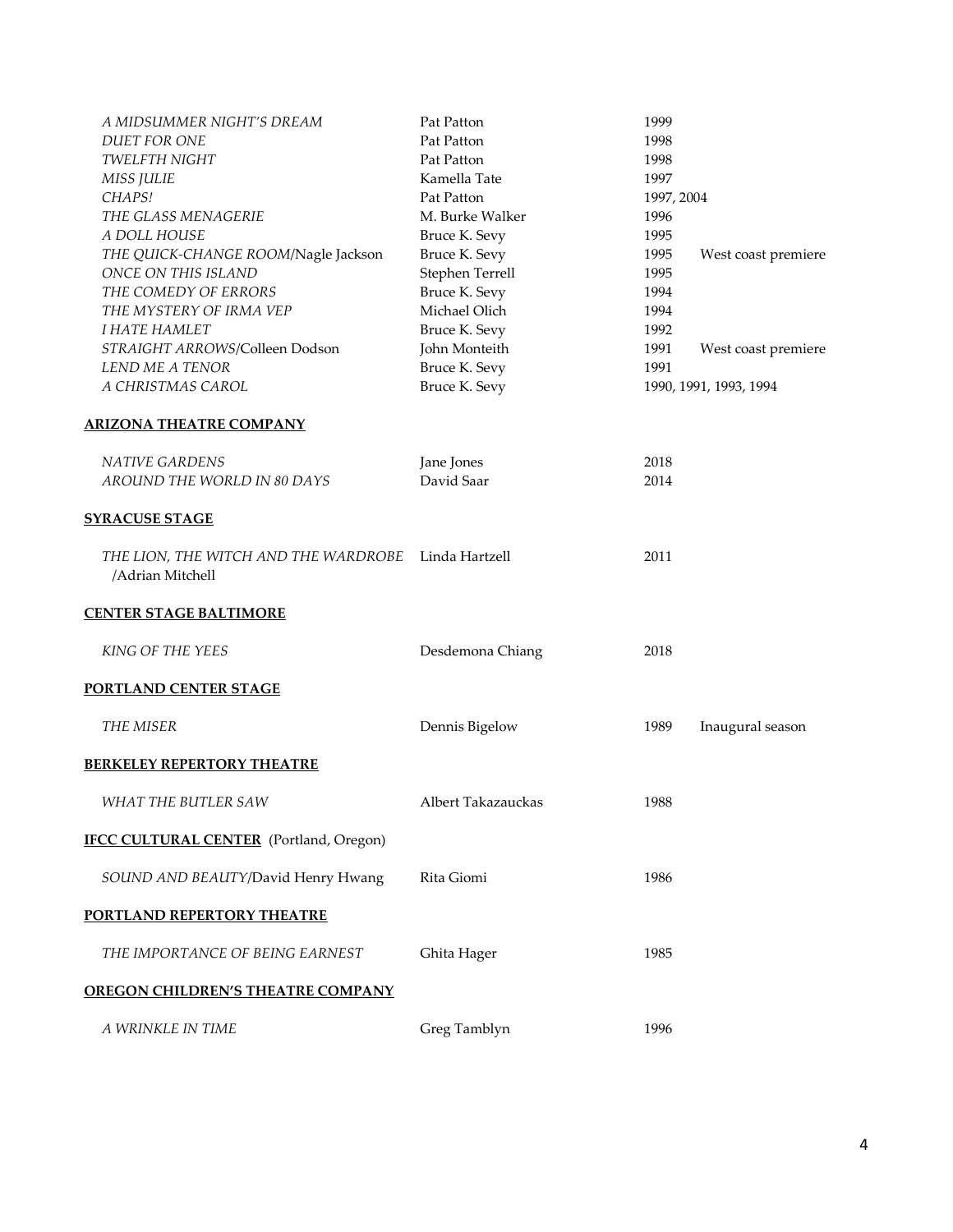# **PHOENIX THEATRE** (Phoenix, Arizona)

| OUR TOWN                  | Karla Koskinen/Pasha Yamotahari 2013 |      |
|---------------------------|--------------------------------------|------|
| <i>S'WONDERFUL</i>        | Robert Kolby Harper                  | 2012 |
| THE OUILTMAKER'S GIFT     | Robert Kolby Harper                  | 2012 |
| THE MARVELOUS WONDERETTES | Robert Kolby Harper                  | 2012 |
| <b>NINE</b>               | Michael Barnard                      | 2011 |
| NO WAY TO TREAT A LADY    | Richard Roland                       | 2011 |
| <i>GLORIOUS!</i>          | David Schay                          | 2010 |

### **CHILDSPLAY** (Tempe, Arizona)

| THE YELLOW BOAT                      | Dwayne Hartford           | 2017       |                |
|--------------------------------------|---------------------------|------------|----------------|
| PETE OR THE RETURN OF PETER PAN      | David Saar                | 2016       | World premiere |
| /Dwayne Hartford                     |                           |            |                |
| THE SUN SERPENT/Jose Cruz Gonzales   | Rachel Bowditch           | 2011       | World premiere |
| THE BORROWERS                        | Dwayne Hartford           | 2011       |                |
| JUNIE B. IN "JINGLE BELLS, BATMAN    |                           |            |                |
| SMELLS"/Allison Gregory              | David Saar                | 2009       | World premiere |
| <b>BUSYTOWN</b>                      | Dwayne Hartford           | 2009       |                |
| A TALE OF TWO CITIES/Dwayne Hartford | David Saar                | 2008       | World premiere |
| THE SECRET GARDEN                    | Adam Burke                | 2006       |                |
| THE BFG                              | David Saar                | 2004, 2010 |                |
| LILLY'S PURPLE PLASTIC PURSE         | Linda Hartzell/David Saar | 2003, 2011 |                |

### **HEY CITY THEATER** (Minneapolis, Minnesota)

| TONY AND TINA'S WEDDING/Salt Lake City | Ross Young | 2002 |
|----------------------------------------|------------|------|
| SMOKEY JOE'S CAFÉ/Minneapolis          | Sandy Hey  | 2001 |
| TONY AND TINA'S WEDDING/Cleveland      | Ross Young | 2000 |
| TONY AND TINA'S WEDDING/Baltimore      | Ross Young | 1999 |
| TONY AND TINA'S WEDDING/Portland       | Sandy Hey  | 1997 |

### **THE MUSICAL THEATRE COMPANY** (Portland, Oregon)

| <b>NO NO NANETTE</b>       | Ron Daum             | 2001 |
|----------------------------|----------------------|------|
| <b>KISS ME KATE</b>        | Dan Murphy           | 1999 |
| SWEET CHARITY              | Stan Foote           | 1999 |
| MY FAIR LADY               | Dan Murphy           | 1999 |
| CABARET                    | Stan Foote           | 1999 |
| <b>SHE LOVES ME</b>        | <b>Bill Dobson</b>   | 1998 |
| FUNNY GIRL                 | Greg Tamblyn         | 1998 |
| THE SOUND OF MUSIC         | <b>Bill Dobson</b>   | 1998 |
| THE MIKADO                 | Dan Murphy           | 1998 |
| FIDDLER ON THE ROOF        | Glenn Gauer          | 1997 |
| THE UNSINKABLE MOLLY BROWN | Jon Kretzu           | 1997 |
| <b>GUYS AND DOLLS</b>      | Jon Kretzu           | 1997 |
| OF THEE I SING             | <b>Bill Dobson</b>   | 1996 |
| GIGI                       | Jon Kretzu           | 1996 |
| <b>BIG RIVER</b>           | Michael Jones        | 1995 |
| <b>BABES IN TOYLAND</b>    | Karen Boettcher-Tate | 1994 |
| H.M.S. PINAFORE            | Karen Boettcher-Tate | 1994 |
| BRIGADOON                  | Michael Jones        | 1993 |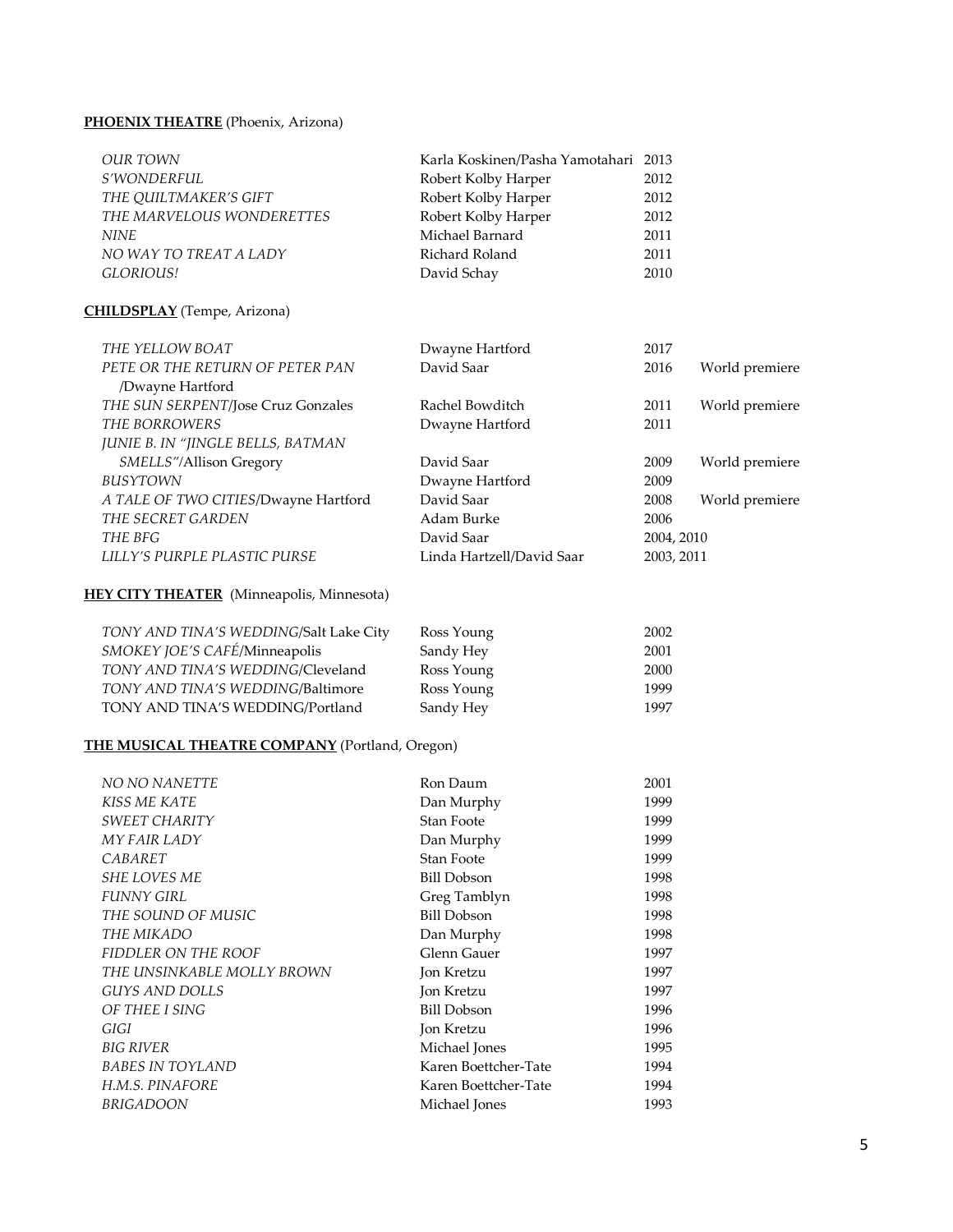| THE GYPSY BARON         | Jon Kretzu           | 1993 |
|-------------------------|----------------------|------|
| THE PIRATES OF PENZANCE | Karen Boettcher-Tate | 1993 |
| <i>SOUTH PACIFIC</i>    | Bill Dobson          | 1993 |
| THE DESERT SONG         | Karen Boettcher-Tate | 1992 |
| THE THREEPENNY OPERA    | Manuel Zarate        | 1992 |
| CYRANO DE BERGERAC      | Ghita Hager          | 1990 |
| KISMET                  | <b>Steve Smith</b>   | 1989 |
| THE BOYFRIEND           | Karen Boettcher-Tate | 1988 |
| DARK OF THE MOON        | Ghita Hager          | 1988 |
| OKLAHOMA!               | Jack Featheringill   | 1987 |
| THE MIKADO              | Ghita Hager          | 1987 |
|                         |                      |      |

# **OPERA**

### **SEATTLE OPERA**

| ORFEO ED EURIDICE                        | Chia Patino       | 2022                         |
|------------------------------------------|-------------------|------------------------------|
| LE NOZZE DI FIGARO                       | Patrick Bakman    | 1989<br>Commissioned design, |
|                                          |                   | not produced                 |
| MADAMA BUTTERFLY                         | Ken Cazan         | 1989                         |
|                                          |                   |                              |
| <b>TACOMA OPERA</b>                      |                   |                              |
|                                          |                   |                              |
| <i>PAGLIACCI &amp; TROUBLE IN TAHITI</i> | Benjamin Smith    | 2011                         |
| DON GIOVANNI                             | David Bartholomew | 2001                         |
| DON PASQUALE                             | David Bartholomew | 2000                         |
| RIGOLETTO                                | David Bartholomew | 2000                         |
| COSI FAN TUTE                            | David Bartholomew | 1999                         |
| MADAMA BUTTERFLY                         | David Bartholomew | 1999                         |
| ROMEO ET JULIETTE                        | David Bartholomew | 1996                         |
| LA TRAVIATA                              | David Bartholomew | 1995, 2002                   |
| CARMEN                                   | David Bartholomew | 1993                         |
| <b>DIE FLEDERMAUS</b>                    | Nancy Simon       | 1991                         |
|                                          |                   |                              |
| <b>OPERA SOUTHWEST</b>                   |                   |                              |

| PELLEAS ET MELISANDE      | David Bartholomew | 2022 |                         |
|---------------------------|-------------------|------|-------------------------|
| AMLETO/Franco Faccio      | David Bartholomew | 2014 | American stage premiere |
| <b>DON GIOVANNI</b>       | David Bartholomew | 2013 |                         |
| MADAMA BUTTERFLY          | David Bartholomew | 2013 |                         |
| OTELLO/Gioacchino Rossini | David Bartholomew | 2012 |                         |
| IL BARBIERE DI SIVIGLIA   | David Bartholomew | 2011 |                         |
|                           |                   |      |                         |
| <b>ORLANDO OPERA</b>      |                   |      |                         |

| DON GIOVANNI           | Robert Swedberg | 2007 |                         |
|------------------------|-----------------|------|-------------------------|
| THE MAGIC FLUTE        | Robert Swedberg | 2003 | Co-production with      |
|                        |                 |      | Macao and Beijing       |
|                        |                 |      | Internatl. Music Fests. |
| DES MOINES METRO OPERA |                 |      |                         |
|                        |                 |      |                         |

| GLORIANA/Benjamin Britten | Robert L. Larsen | 2005 |
|---------------------------|------------------|------|
| LUCIA DI LAMMERMOOR       | Robert L. Larsen | 2005 |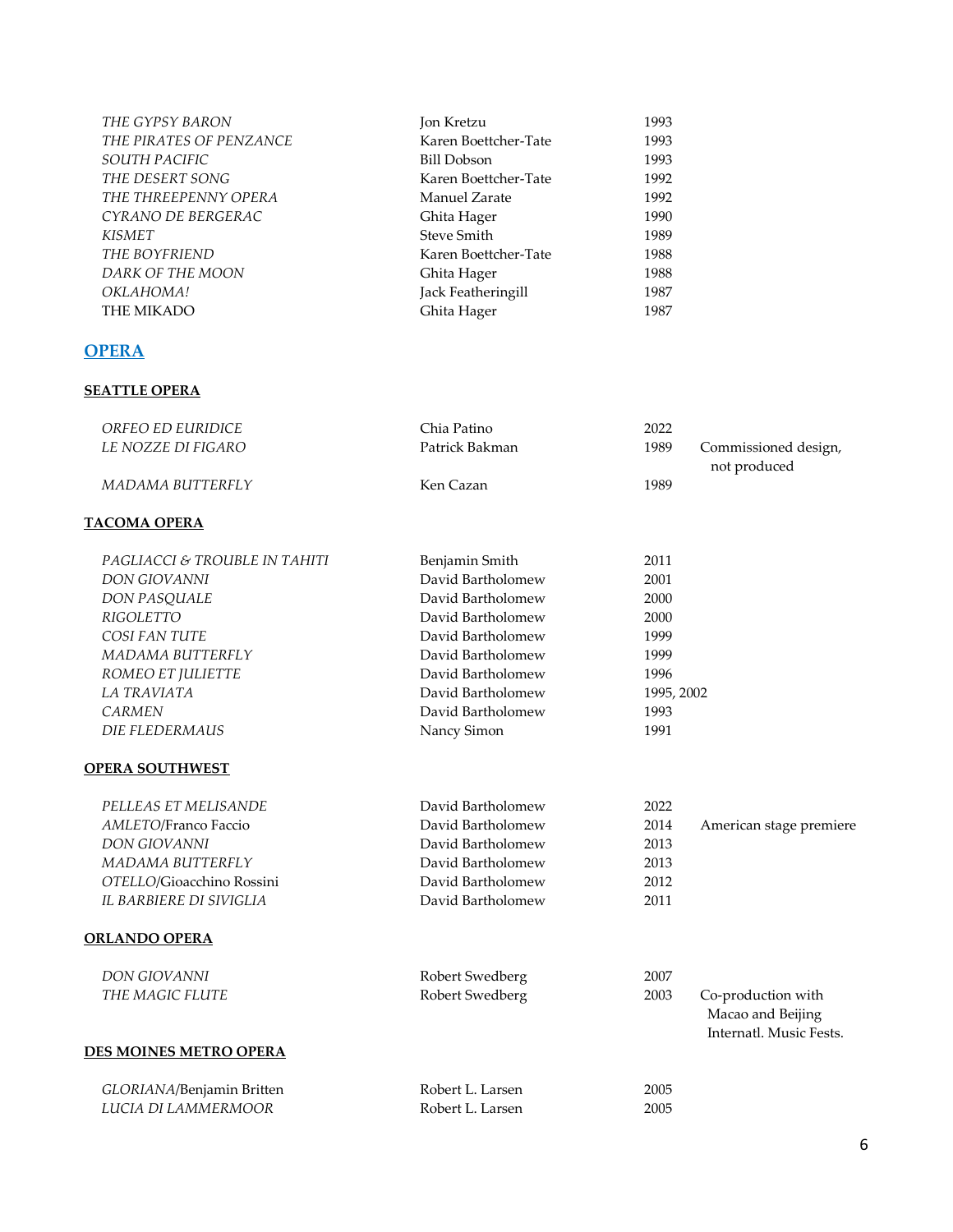| <b>FAUST</b>                                             | Robert L. Larsen            | 2003 |                                      |
|----------------------------------------------------------|-----------------------------|------|--------------------------------------|
| <b>SUGAR CREEK SYMPHONY AND SONG</b> (Watseka, Illinois) |                             |      |                                      |
| ROMEO ET JULIETTE                                        | Gina Lapinski               | 2004 |                                      |
| <b>EUGENE OPERA</b>                                      |                             |      |                                      |
| THE MAGIC FLUTE                                          | James Toland                | 1992 | Commissioned design,<br>not produced |
| MADAMA BUTTERFLY                                         | James Toland                | 1986 |                                      |
| THE MAGIC FLUTE                                          | Ghita Hager                 | 1983 |                                      |
| DON PASQUALE                                             | David Ostwald               | 1983 |                                      |
| <b>ANCHORAGE OPERA</b>                                   |                             |      |                                      |
| <b>CANDIDE</b>                                           | Ken Cazan                   | 1992 | Commissioned design,<br>not produced |
| LE NOZZE DI FIGARO                                       | Patrick Bakman/Joshua Major | 1991 |                                      |
| <b>RIGOLETTO</b>                                         | Grethe Barrett Holby        | 1989 |                                      |
| <b>IL TROVATORE</b>                                      | Albert Takazauckas          | 1986 |                                      |
| <b>RIGOLETTO</b>                                         | Patrick Tavernia            | 1980 |                                      |
| LUCIA DI LAMMERMOOR                                      | Irving Guttman              | 1979 |                                      |
| <b>VALHALLA WAGNERFEST</b> (Port Chester, New York)      |                             |      |                                      |
| <b>SIEGFRIED</b>                                         | Roger Franklin              | 1989 |                                      |
| <b>KNOXVILLE OPERA</b>                                   |                             |      |                                      |
| RACHEL/Kenton Coe                                        | David Morelock              | 1989 | World premiere                       |
| <b>CALGARY OPERA &amp; EDMONTON OPERA</b>                |                             |      |                                      |
| DON GIOVANNI                                             | Malcolm Fraser              | 1987 | Co-production                        |
| <b>OPERA CAROLINA &amp; SHREVEPORT OPERA</b>             |                             |      |                                      |
| WILLIE STARK/Carlisle Floyd                              | Carlisle Floyd              | 1985 | Co-production                        |
| KENTUCKY OPERA, AUGUSTA OPERA & PIEDMONT OPERA THEATRE   |                             |      |                                      |
| THE TALES OF HOFFMANN                                    | Whitfield Lloyd             | 1980 | Consortium production                |
| PITTSBURGH OPERA, OPERA OMAHA & KENTUCKY OPERA           |                             |      |                                      |
| DIE FLEDERMAUS                                           | James de Blasis             | 1979 | Consortium production                |
| <b>OPERA MEMPHIS</b>                                     |                             |      |                                      |
| HANSEL AND GRETEL                                        | Rosalind Elias              | 1983 | Commissioned design,<br>not produced |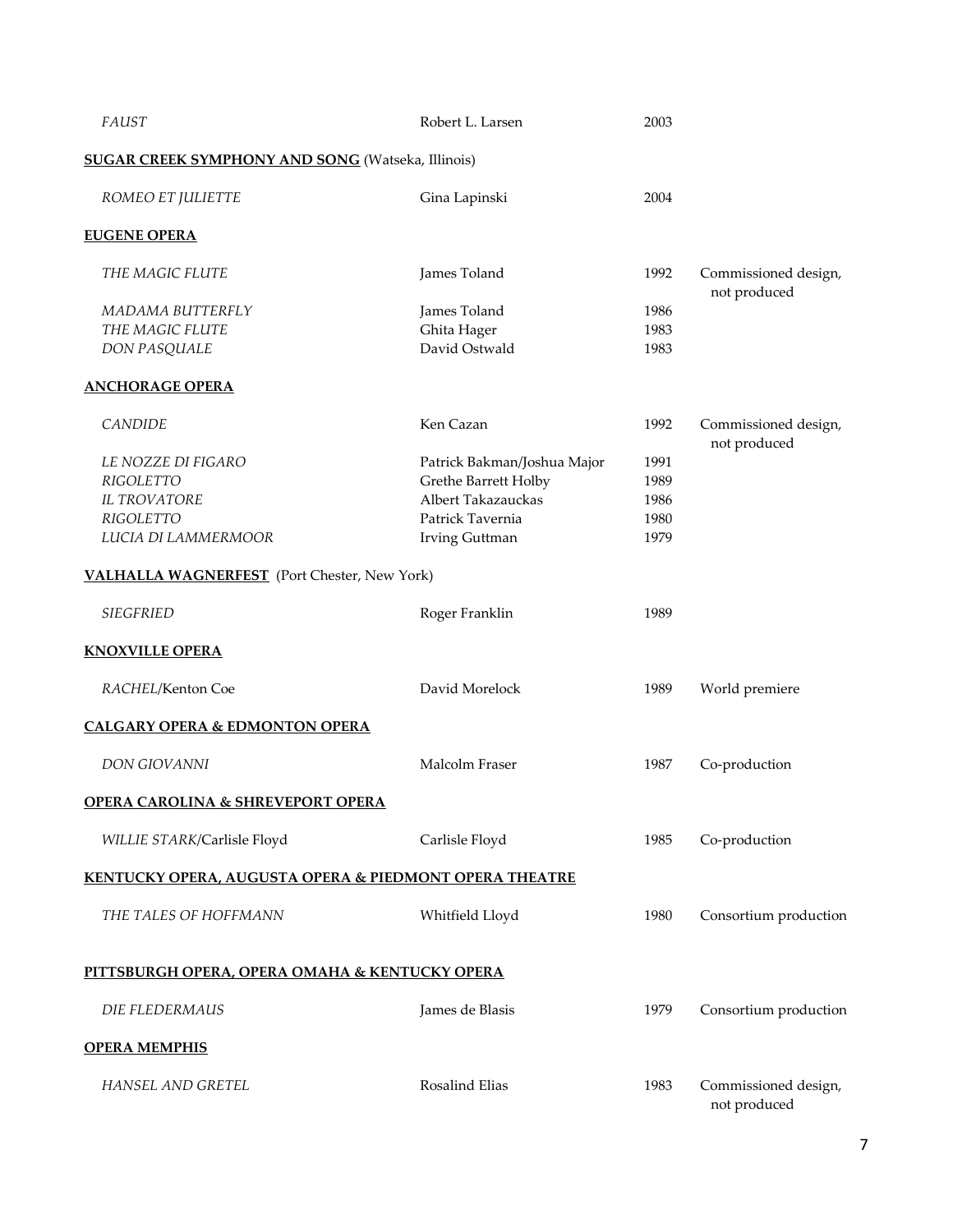| DIE ENTFUHRUNG AUS DEM SERAIL<br><b>SUSANNAH</b>               | Anne A. Randolph<br>Patrick Bakman           | 1983<br>1982         |                                                                                                                                           |
|----------------------------------------------------------------|----------------------------------------------|----------------------|-------------------------------------------------------------------------------------------------------------------------------------------|
| <u>LONG BEACH OPERA</u>                                        |                                              |                      |                                                                                                                                           |
| THE BARBER OF SEVILLE                                          | Nicholas Muni                                | 1982                 |                                                                                                                                           |
| <b>KENTUCKY OPERA</b>                                          |                                              |                      |                                                                                                                                           |
| THE MAGIC FLUTE                                                | James Lucas                                  | 1978                 | Commissioned design,<br>not produced                                                                                                      |
| <b>WESTERN OPERA THEATRE</b> (San Francisco, California)       |                                              |                      |                                                                                                                                           |
| <b>SUSANNAH</b>                                                | Patrick Bakman                               | 1977, 1978           |                                                                                                                                           |
| PORTLAND OPERA                                                 |                                              |                      |                                                                                                                                           |
| WUTHERING HEIGHTS/Bernard Herrmann<br><b>MANON LESCAUT</b>     | Malcolm Fraser<br>Ghita Hager                | 1982<br>1982         | World premiere                                                                                                                            |
| DIE ENTFUHRUNG AUS DEM SERAIL<br>THE FACE ON THE BARROOM FLOOR | Ghita Hager<br>Ghita Hager                   | 1982<br>1982         | Seattle Opera co-prod.                                                                                                                    |
| <b>EUGENE ONEGIN</b><br>RIGOLETTO<br>DON GIOVANNI              | Ghita Hager<br>Ghita Hager<br>Malcolm Fraser | 1981<br>1981<br>1980 |                                                                                                                                           |
| <b>FIDELIO</b><br>DAUGHTER OF THE REGIMENT                     | Ghita Hager<br>Ghita Hager                   | 1980<br>1979         | Seattle Opera co-prod.                                                                                                                    |
| <b>ELEKTRA</b>                                                 | Carlos Alexander                             | 1977                 | Commissioned design,<br>not produced                                                                                                      |
| <b>CARMEN</b>                                                  | James de Blasis                              | 1977                 |                                                                                                                                           |
| LA CENERENTOLA<br>THE CONSUL                                   | Ghita Hager<br>Gian Carlo Menotti            | 1977<br>1976         | Seattle Opera co-prod.<br>Production presented at<br>1 <sup>st</sup> Spoleto Festival USA;<br>aired on PBS' Great<br>Performances in 1978 |
| LIFE OF ORESTES/Ernst Krenek<br>DER FREISCHUTZ                 | Ghita Hager<br>Frans Boerlage                | 1975<br>1974         | American premiere                                                                                                                         |
| <b>WILDWOOD PARK FOR THE ARTS</b>                              |                                              |                      |                                                                                                                                           |
| NOYE'S FLUDDE/Benjamin Britten                                 | <b>Terry Sneed</b>                           | 2001                 |                                                                                                                                           |
| DON PASQUALE<br>LA BOHEME                                      | <b>Terry Sneed</b><br><b>Terry Sneed</b>     | 2001<br>2001         |                                                                                                                                           |
| HANSEL AND GRETEL                                              | <b>Terry Sneed</b>                           | 2000                 |                                                                                                                                           |
| LA FINTA GIARDINIERA                                           | Leslie Swackhamer                            | 2000                 |                                                                                                                                           |
| <b>DIE FLEDERMAUS</b>                                          | <b>Terry Sneed</b>                           | 2000                 |                                                                                                                                           |
| LA TRAVIATA                                                    | <b>Terry Sneed</b>                           | 1999                 |                                                                                                                                           |
| THE PIRATES OF PENZANCE                                        | <b>Terry Sneed</b>                           | 1999                 |                                                                                                                                           |
| MADAMA BUTTERFLY                                               | Ann Chotard                                  | 1998                 |                                                                                                                                           |
| H.M.S. PINAFORE                                                | <b>Terry Sneed</b>                           | 1998                 |                                                                                                                                           |
| COSI FAN TUTTE                                                 | Albert Takazauckas                           | 1997                 |                                                                                                                                           |
| THE MAGIC FLUTE                                                | Albert Takazauckas                           | 1997                 |                                                                                                                                           |
| THE MARRIAGE OF FIGARO                                         | Albert Takazauckas                           | 1996                 |                                                                                                                                           |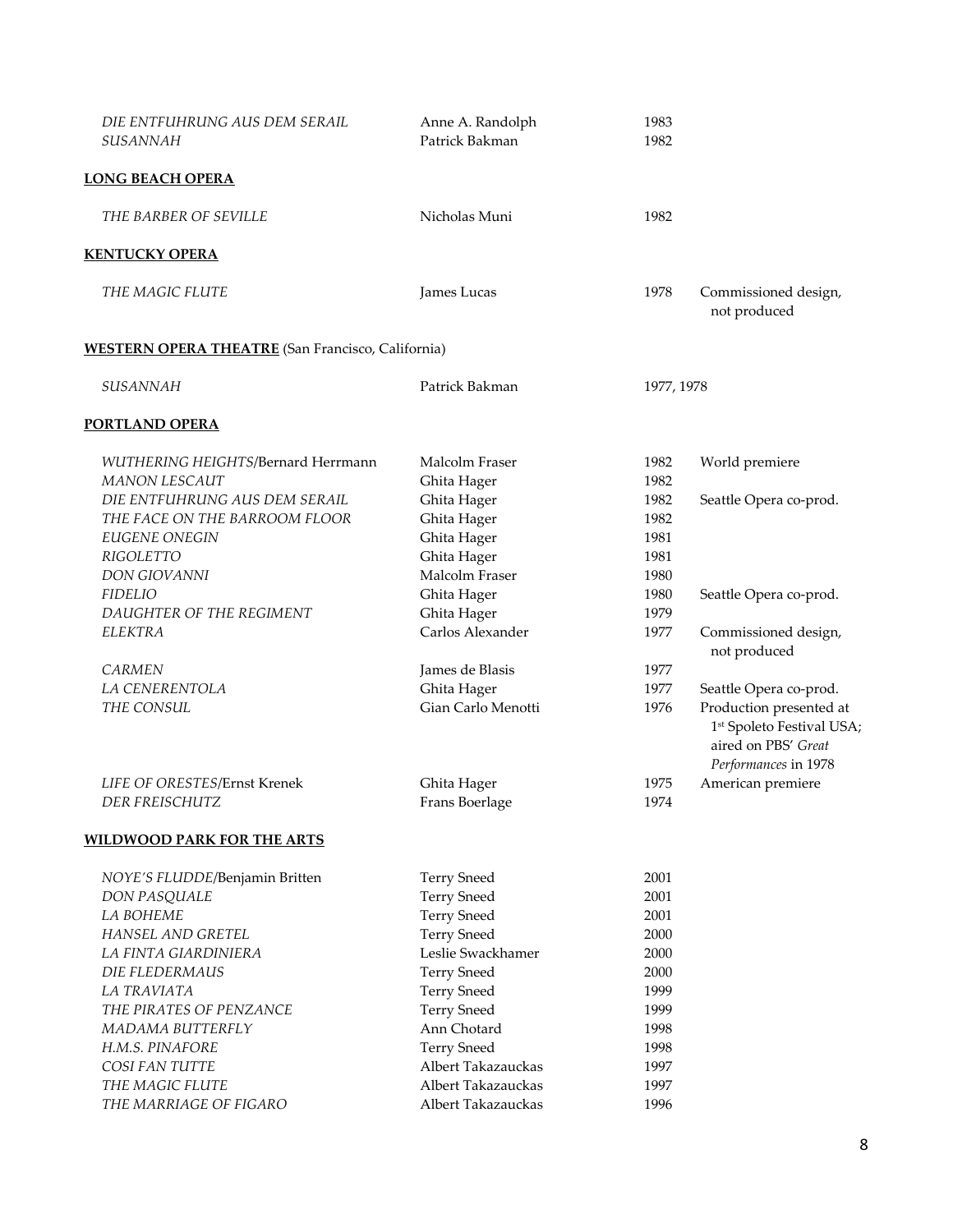| A LITTLE NIGHT MUSIC                             | Albert Takazauckas      | 1996 |                |
|--------------------------------------------------|-------------------------|------|----------------|
| LA TRAGEDIE DE CARMEN                            | Michael Jones           | 1995 |                |
| THE BARBER OF SEVILLE                            | Michael Jones           | 1995 |                |
| MAN OF LA MANCHA                                 | Michael Jones           | 1995 |                |
| PRECIOUS FEW/Terry Sneed                         | <b>Terry Sneed</b>      | 1994 | World premiere |
| <b>LA BOHEME</b>                                 | <b>Terry Sneed</b>      | 1994 |                |
| THE MIKADO                                       | <b>Terry Sneed</b>      | 1994 |                |
| THE TURN OF THE SCREW                            | Albert Takazauckas      | 1993 |                |
| THE PIRATES OF PENZANCE                          | <b>Terry Sneed</b>      | 1993 |                |
| MADAMA BUTTERFLY                                 | Adelaide Bishop         | 1993 |                |
| TOSCA                                            | Albert Takazauckas      | 1992 |                |
| DAUGHTER OF THE REGIMENT                         | <b>Terry Sneed</b>      | 1992 |                |
| DON PASQUALE                                     | <b>Terry Sneed</b>      | 1991 |                |
| <b>DON GIOVANNI</b>                              | Malcolm Fraser          | 1991 |                |
| LA TRAVIATA                                      | Ann Chotard/Terry Sneed | 1991 |                |
| THE IMPRESARIO & GIANNI SCHICCHI                 | <b>Terry Sneed</b>      | 1990 |                |
| COSI FAN TUTTE                                   | Malcolm Fraser          | 1990 |                |
| THE MAGIC FLUTE                                  | Whitfield Lloyd         | 1990 |                |
| LUCIA DI LAMMERMOOR                              | Malcolm Fraser          | 1989 |                |
| POSTCARD FROM MOROCCO                            | Patrick Bakman          | 1989 |                |
| THE THREEPENNY OPERA                             | Patrick Bakman          | 1989 |                |
| <b>SWEENEY TODD</b>                              | Ken Cazan               | 1988 |                |
| <b>ALBERT HERRING</b>                            | Albert Takazauckas      | 1988 |                |
| THE MARRIAGE OF FIGARO                           | Patrick Bakman          | 1987 |                |
| THE BARBER OF SEVILLE                            | Ann Chotard             | 1987 |                |
| A LITTLE NIGHT MUSIC                             | Ann Chotard             | 1986 |                |
| <b>RIGOLETTO</b>                                 | Ann Chotard             | 1986 |                |
| AS LONG AS A CHILD REMEMBERS<br>/Raymond Pannell | Raymond Pannell         | 1986 | World premiere |
| <b>TOSCA</b>                                     | Ann Chotard             | 1985 |                |
| <b>DIDO AND AENEAS</b>                           | Ann Chotard             | 1985 |                |
| CLAIR DE LUNE/Libby Larsen                       | Ann Chotard             | 1985 | World premiere |
| LA BOHEME                                        | Ann Chotard             | 1984 |                |
| THE ABDUCTION FROM THE SERAGLIO                  | Ann Chotard             | 1984 |                |
|                                                  |                         |      |                |

# **DANCE**

### **BALLET ARIZONA**

| THE NUTCRACKER                                               | Ib Andersen               | 2006 |
|--------------------------------------------------------------|---------------------------|------|
| <b>EUGENE BALLET</b>                                         |                           |      |
| THE NUTCRACKER                                               | Toni Pimble/Riley Grannan | 1984 |
| <b>EXHIBITIONS</b>                                           |                           |      |
| THE WORLD TRANSFORMED: SCENIC<br>DESIGNS BY CAREY WONG       | Portland Chinatown Museum | 2022 |
| BEYOND THE GATE: A TALE OF<br>PORTLAND'S HISTORIC CHINATOWNS | Portland Chinatown Museum | 2018 |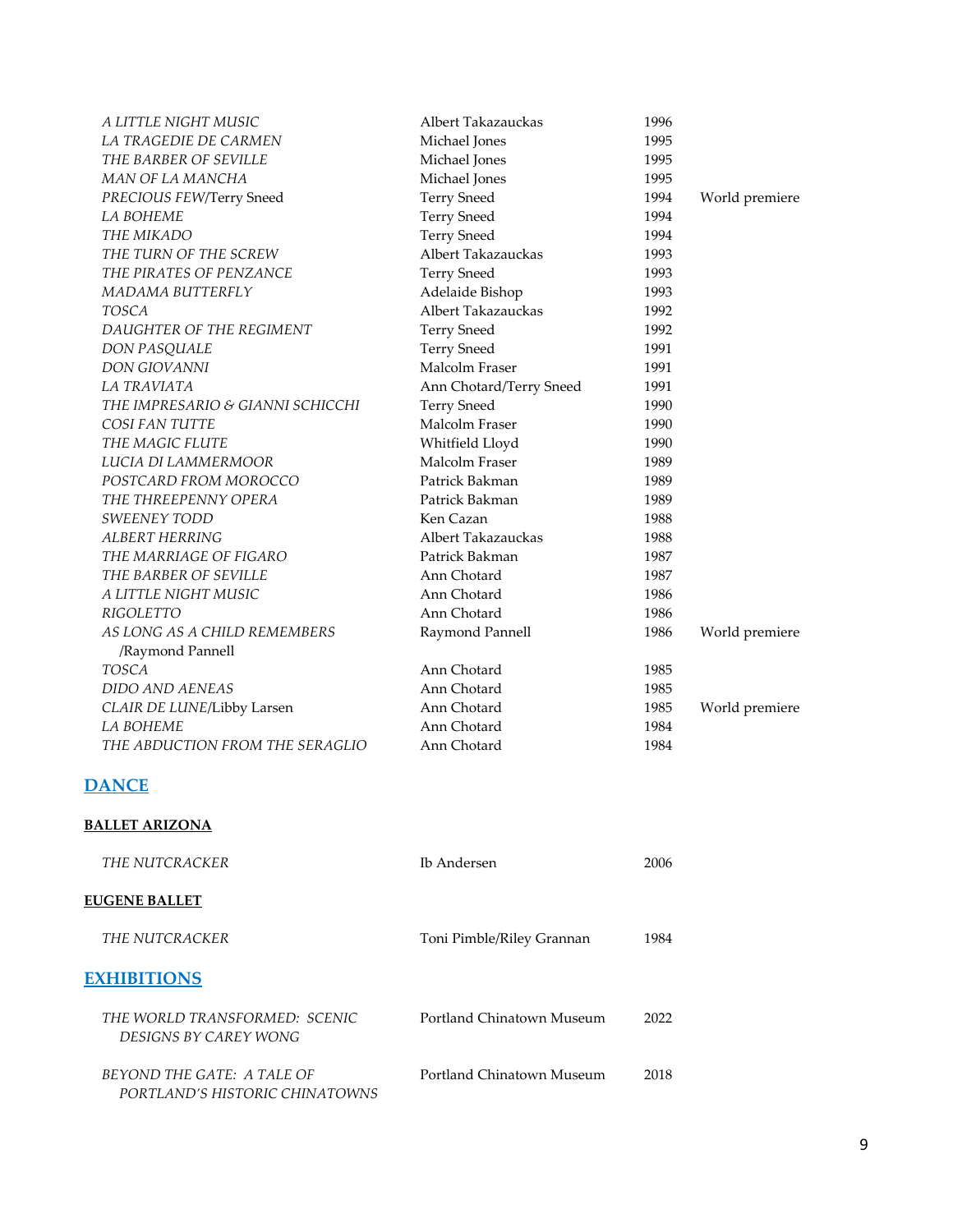| BEYOND THE GATE: A TALE OF<br>PORTLAND'S HISTORIC CHINATOWNS          | Oregon Historical Society                              | 2016 |
|-----------------------------------------------------------------------|--------------------------------------------------------|------|
| RE-CREATED WORLDS: THE COLLABORATIVE<br><i>VISION OF STAGE DESIGN</i> | Visual Arts Resources/NEA<br>Corvallis Arts Center     | 1994 |
| CREATING WITHIN THE BLACK BOX                                         | American Institute of Architects<br>Gallery – Portland | 1981 |
| PORTLAND OPERA: PANACHE GONE GRAND Jordan Schnitzer Museum of Art     |                                                        | 1976 |
| <i>DESIGNS FOR THE THEATRE</i>                                        | Portland State University – White<br>Gallery           | 1974 |

# **EDUCATIONAL AND COMMUNITY THEATRE**

#### **PORTLAND STATE UNIVERSITY – SCHOOL OF MUSIC**

| THE MERRY WIVES OF WINDSOR         | David Ward/William Mouat    | 2022       |
|------------------------------------|-----------------------------|------------|
| LA FINTA GIARDINIERA               | David Ward                  | 2019       |
| SUOR ANGELICA & GIANNI SCHICCHI    | <b>Joshua Miller</b>        | 2017       |
| A MIDSUMMER NIGHT'S DREAM          | David Edwards               | 2014       |
| <b>LA RONDINE</b>                  | Jon Kretzu                  | 2013       |
| DIALOGUES DES CARMELITES           | David Edwards               | 2012       |
| <b>STREET SCENE</b>                | <b>Bill Fabris</b>          | 2011       |
| THE MERRY WIDOW                    | Tito Capobianco             | 2010       |
| <b>FALSTAFF</b>                    | Tito Capobianco             | 2009       |
| COSI FAN TUTTE                     | Tito Capobianco             | 2007       |
| SUOR ANGELICA & GIANNI SCHICCHI    | Brenda Nuckton              | 2005       |
| <b>DON GIOVANNI</b>                | Brenda Nuckton              | 2003       |
| LA CENERENTOLA                     | Brenda Nuckton              | 2002       |
| REVEREND EVERYMAN/Salvador Brotons | Lincoln Clark               | 1997       |
| THE MAGIC FLUTE                    | Patsy Maxson/Brenda Nuckton | 1993, 2001 |

### **FLORIDA STATE UNIVERSITY – SCHOOL OF MUSIC**

| HANSEL AND GRETEL<br><i>LE PAUVRE MATELOT &amp; LES MAMELLES</i><br>DE TIRESIAS | Michael McConnell<br>Lincoln Clark | 1995<br>1995 |
|---------------------------------------------------------------------------------|------------------------------------|--------------|
| UNIVERSITY OF CALIFORNIA, SANTA BARBARA  (LAUNCH PAD)                           |                                    |              |
| THE WATSONS GO TO BIRMINGHAM, 1963<br>/Cheryl West                              | Risa Brainin                       | 2019         |
| YALE SCHOOL OF DRAMA                                                            |                                    |              |
| THE BROTHERS (IDIOTS) KARAMAZOV<br>/Christopher Durang & Albert Innaurato       | Tom Haas                           | 1973         |